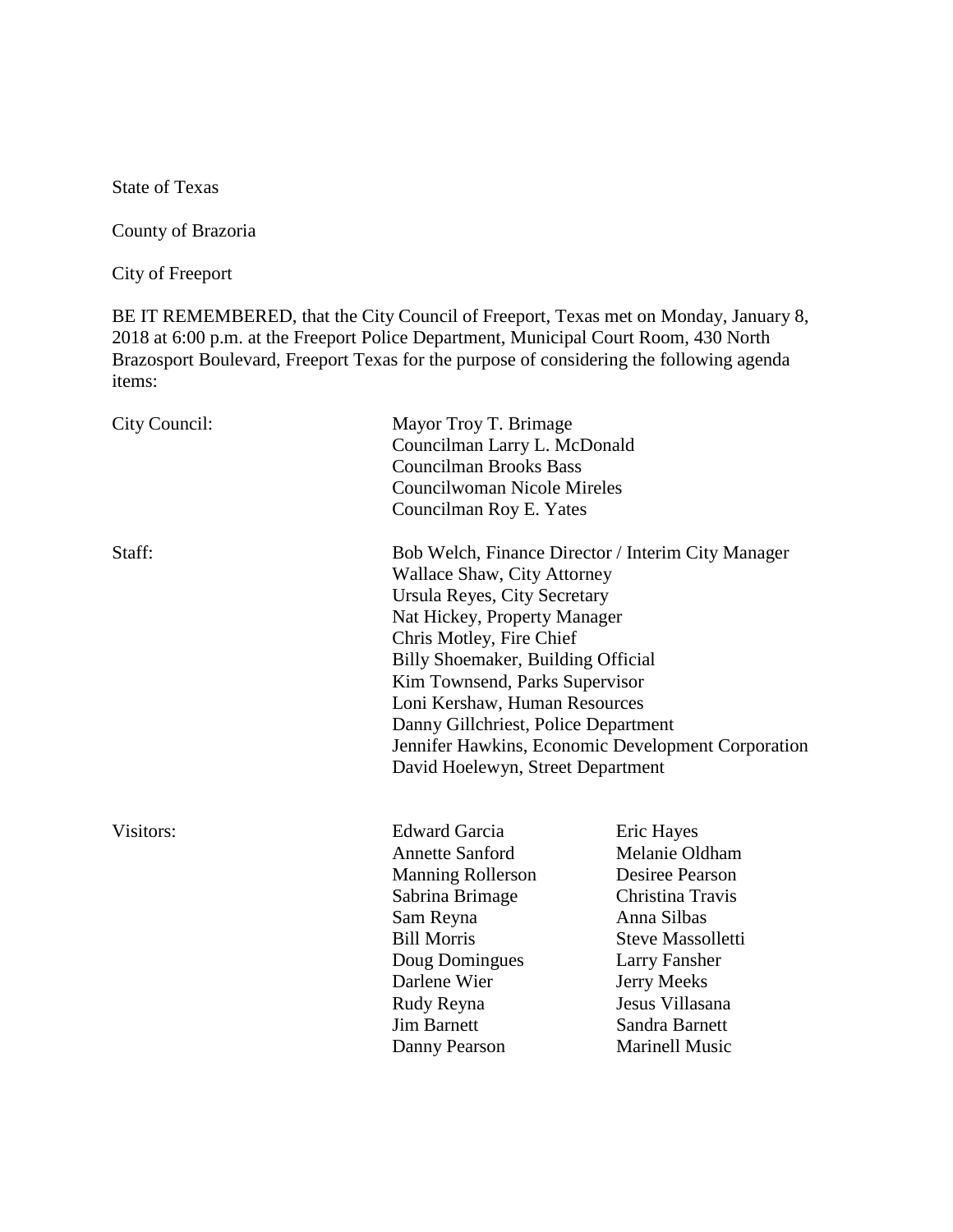# Call to order.

Mayor Troy T. Brimage called the meeting to order at 6:00 p.m.

# Invocation.

Wallace Shaw offered the invocation.

### Pledge of Allegiance.

Mayor Troy T. Brimage led the Pledge of Allegiance.

### Attending citizens and their business.

Edward Garcia addressed he would be speaking about item 12: Interim City Manager to advertise for bids to make improvements to parking lot between the 100 block of E.  $2<sup>nd</sup>$  St. and the 100 block of E. Broad St.

Marinell Music addressed she would be speaking about item 12: Interim City Manager to advertise for bids to make improvements to parking lot between the 100 block of E.  $2<sup>nd</sup>$  St. and the 100 block of E. Broad St.

Manning Rollerson addressed he would also be speaking about item 12: Interim City Manager to advertise for bids to make improvements to parking lot between the 100 block of E. 2<sup>nd</sup> St. and the 100 block of E. Broad St. and then declined to speak.

Mr. Jesus Villasana, a 4 year resident of Freeport was concerned about the city's streets and he wanted to know if it has been presented to the state he said the streets are not a good presentation for the City of Freeport.

Mayor Brimage response was that he has contacted TX. DOT personally and they had it on schedule but with Hurricane Harvey it set it back they assured us the  $1<sup>st</sup>$  of the year that it would be addressed. Mr. Yates added that it would be good if everyone would contact their representatives to address the street situations also.

# Consideration of approving the minutes for November 6, 2017 Council Meeting, November 7, 2017 Workshop and December 4, 2017 Council Meeting.

On a motion by Councilman McDonald, seconded by Councilman Mireles, with all present voting "Aye", Council unanimously approved the November 6, 2017 Minutes, November 7, 2017 Workshop & December 4, 2017 Minutes.

Public Hearing to consider designating the following described real property located within the corporate boundaries for the City as a reinvestment zone for the purpose of entering into an agreement with the owner or owners thereof granting a tax abatement.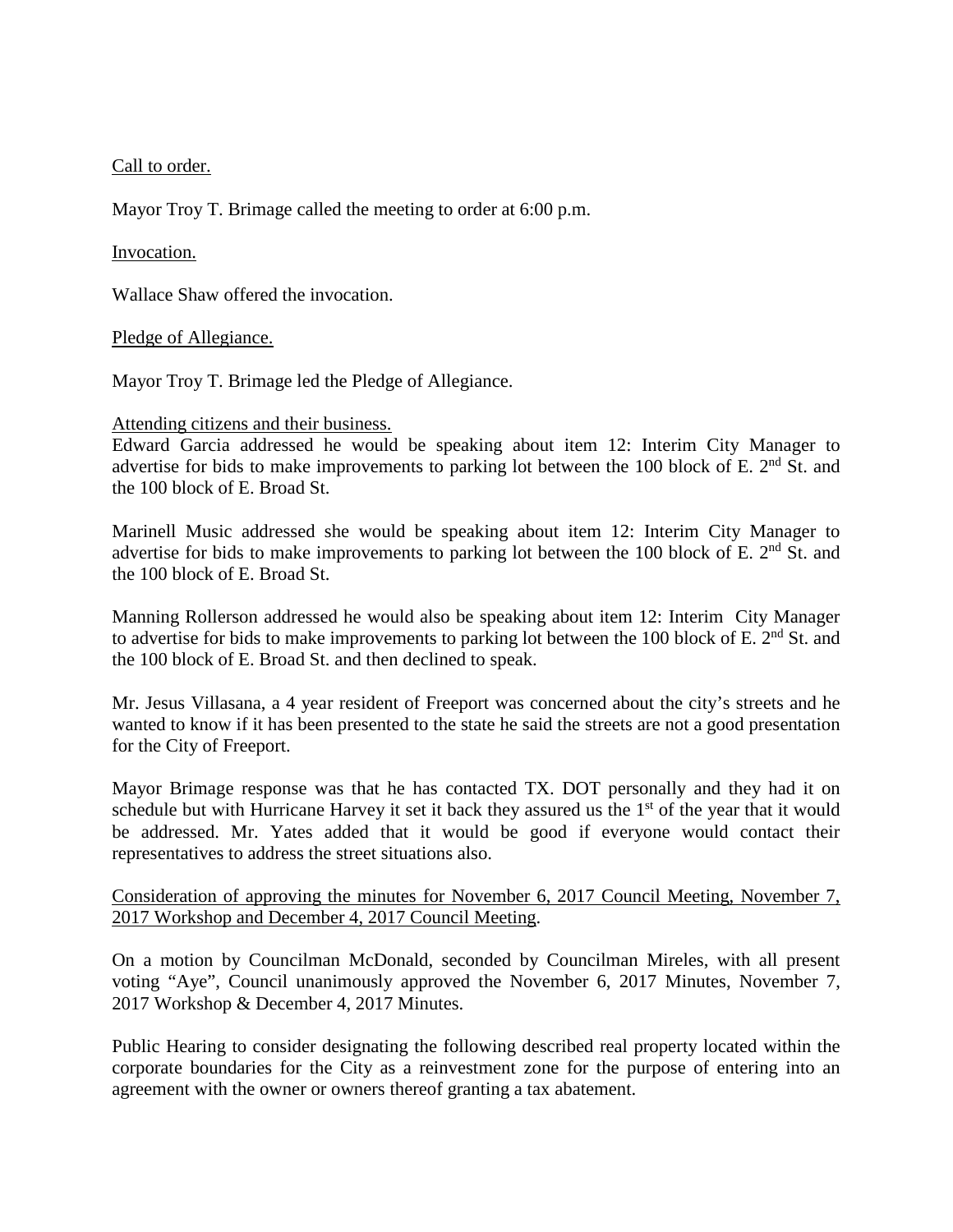A 0.6514 acre tract of land, being all of the Unrestricted Reserve "A", in Block 1 of the SAIRAM SUBDIVISION, in Brazoria County, Texas, according to the map or plat thereof Recorded in the Official Records of Brazoria County, Texas, under Clerk's File No. 2008006429, being the same land described in the deed for DIGANAT PATELPROPERITES, LLC, to DIGPRI INVESTMENT, INC., recorded in the official Records of said county under Clerk's File No.2008006429, and known locally as 1701 North Avenue K, Freeport, Texas 77541.

Mayor Brimage opened the meeting at 6:07 pm to consider designating the following described real property located within The Corporate boundaries for the City as a reinvestment zone for the purpose of entering into an agreement with the owner or owners thereof granting a tax abatement known locally as 1701 North Avenue K, Freeport, Texas 77541.

Councilwoman Mireles wanted to know if the drainage problem was fixed in the area that the hotel would be located. Billy Shoemaker responded yes it is on the street department schedule to put in the culvert in the next couple weeks.

Councilman Bass asked Mr. Welch if we had to have the reinvestment zone considering granting the tax abatement Mr. Welch said yes we do.

Manning Rollerson added that his daughter lives right close to where they are building the new motel and the water has nowhere to go. Mayor Brimage said the street department has it on schedule to put in the culvert.

Mayor Brimage closed the public hearing at 6:14 pm.

Consideration of approving Ordinance No. 2018-2143 designating improvements to land located within the incorporated limits of said city as a reinvestment zone to be known as Digpri Investment Inc. reinvestment zone and providing for its initial term and the renewal thereof.

On a motion by Councilman Yates, seconded by Councilman McDonald, with all present voting Council approved Ordinance No. 2018-2143 designating improvements to land located within the incorporated limits of said city as a reinvestment zone to be known as Digpri Investment Inc. reinvestment zone and providing for its initial term and the renewal thereof with Mayor Brimage, Councilman Yates, Councilman McDonald, and Councilwoman Mireles voting Yes and Councilman Bass voting No.

Consideration of approving Resolution No. 2018-2534 granting a tax abatement to Digpri Investment Inc., pursuant to the terms and conditions of and authorizing the Mayor and City Secretary to execute and attest, respectively, a tax abatement agreement with the said Digpri Investment Inc.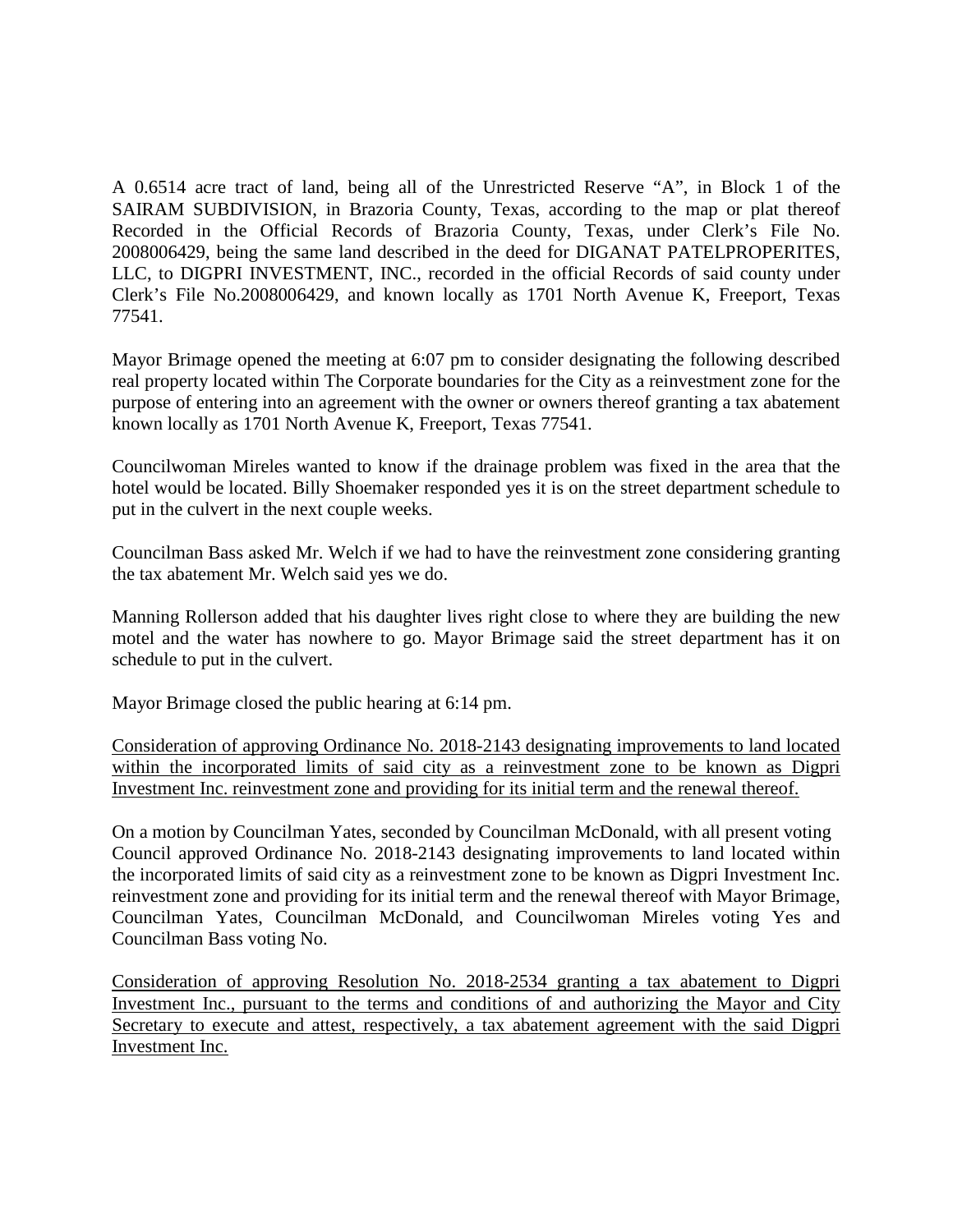On a motion by Councilman McDonald, seconded by Councilwoman Mireles, with all present voting "Aye", Council unanimously approved Resolution No. 2018-2534 granting a tax abatement to Digpri Investment Inc., pursuant to the terms and conditions of and authorizing the Mayor and City Secretary to execute and attest, respectively, a tax abatement agreement with the said Digpri Investment Inc. Councilman Bass opposed.

Consideration of approving Resolution No. 2018-2535 authorizing taser update for operation by the Freeport Police Department during 2017-2018 fiscal year.

On a motion by Councilman Bass, seconded by Councilwoman Mireles, with all present voting "Aye", Council unanimously approved Resolution No. 2018-2535 authorizing taser update for operation by the Freeport Police Department during 2017-2018 fiscal year.

Consideration of approving an Interlocal Agreement with Brazoria County and City of Freeport for repair of streets for fiscal year 2017-2018

On a motion by Councilman Bass, seconded by Councilman McDonald, with all present voting "Aye", Council unanimously approved an Interlocal Agreement with Brazoria County and City of Freeport for repair of streets for fiscal year 2017-2018

Consideration of authorizing the Mayor to sign a letter of agreement with Veolia Water concerning the West Broad Street water main lowering.

On a motion by Councilman Bass, seconded by Councilman McDonald, with all present voting "Aye", Council unanimously approved the Mayor to sign a letter of agreement with Veolia Water concerning the West Broad Street water main lowering.

Consideration of authorizing the Interim City Manager to advertise for bids to make improvements to the parking lot between the 100 block of East Second Street and the 100 block of East Broad Street using approved parking lot material and setting a bid date.

On a motion by Councilman Yates, seconded by Councilman McDonald, with all present voting "Aye", Council unanimously approved the Interim City Manager to advertise for bids to make improvements to the parking lot between the 100 block of East Second Street and the 100 block of East Broad Street using approved parking lot material and setting a bid date.

Edward Garcia suggested spending money on infrastructure and not paving theses roads.

Marinell Music is considering expanding her business and thinking about downtown Freeport but she says parking will be an issue.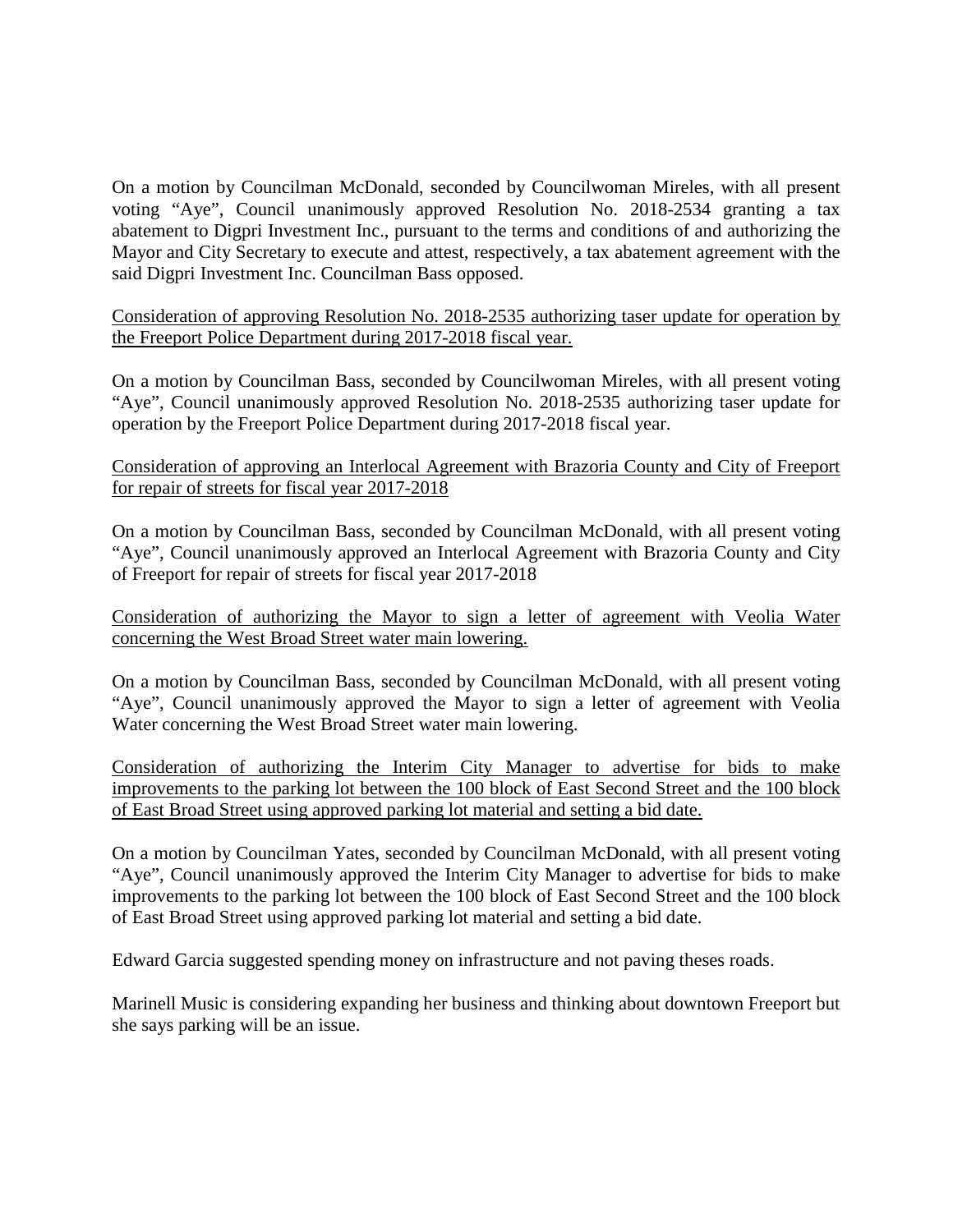Doug Domingues said that paving theses roads would cause more drainage issues.

Consideration of approving selling the City's interest on Block 777, lot 15 Velasco Town site, known as 1603 N. Ave. P, Tax ID 8110-3847-000.

On a motion by Councilman Yates, seconded by Councilman McDonald, with all present voting "Aye", Council unanimously approved selling the City's interest on Block 777, lot 15 Velasco Town site, known as 1603 N. Ave. P, Tax ID 8110-3847-000.

Consideration of approving selling the City's interest on Block 755, Lot 16 Velasco Town site, known as 1507 N. Ave. Q, Tax ID 8110-3556-000.

On a motion by Councilman McDonald, seconded by Councilman Yates, with all present voting "Aye", Council unanimously approved selling the City's interest on Block 755, Lot 16 Velasco Town Site, known as 1507 N. Ave. Q, Tax ID 8110-3556-000

Consideration of nominating and appointing a qualified person(s) to the Planning Commission Board.

On a motion by Councilman Yates, seconded by Councilman McDonald, with all present voting "Aye", Council unanimously approved nominating and appointing Eric Hayes to the Planning Commission Board.

On a motion by Councilman McDonald, seconded by Councilwoman Mireles, opposed were Councilman Bass and Councilman Yates, Mayor Brimage voting No to nominating and appointing Melanie Oldham to the Planning Commission Board.

On a motion by Councilwoman Mireles, seconded by Councilman Yates, with all present voting "Aye", Council unanimously approved nominating and appointing Stuart Herbst to the Planning Commission Board.

Consideration of taking action on any item discussed in Executive Session.

No action taken.

Mayor Brimage opened the work session at 7:05 pm.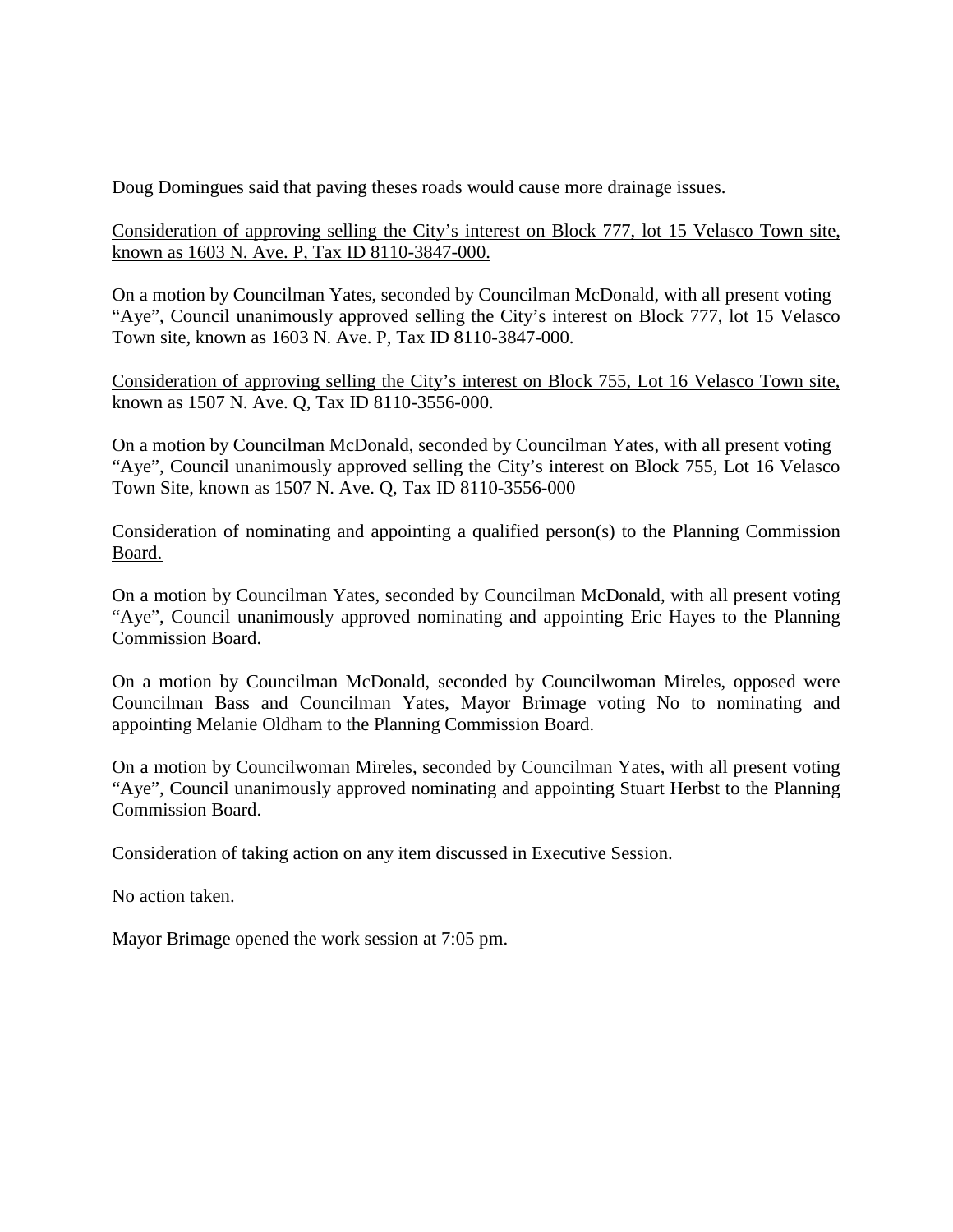### Work Session:

#### Mayor Troy T. Brimage announcements and comments.

523 bridge closing the bridge is not safe and they have put up signs and will not be any trucks passing thru pine street bridge. Hudgins Estates have opened and are very nice Turner Industries on Zapata Street put in about 2 million dollars where they are located. Bella Roma will be opening in the shopping center of Baywood. Single Family dwellers are looking for single family homes. Flooding Water Park Mayor Brimage commended Parks Department, Code Enforcement and Street Department.

A. Councilman McDonald Ward A announcements and comments.

Councilman McDonald has been contacted about Alleys on Pecan St. Also, about drainage issues 1300 blk. – 1500 blk. W.  $9<sup>th</sup>$  Street and heavy traffic on East  $5<sup>th</sup>$  Street.

### B. Councilman Bass Ward B announcements and comments.

Councilman Bass said all was covered had no comments.

C. Councilwoman Mireles Ward C announcements and comments.

Councilwoman Mireles wanted to know who they needed to contact regarding the Mystery Boat.

Councilwoman Mireles stated that the parking lot in front of AR's floods in a small area right in front of the restaurant.

D. Councilman Yates Ward D announcements and comments.

Councilman Yates had concerns about the detention pond by domino's pizza on Gulf Blvd.

Updates on current infrastructure.

Sewer main replacement between  $2<sup>nd</sup>$  & 9<sup>th</sup> Street Sewer line replacement on East  $6<sup>th</sup>$  St & Popular Sewer line replacement on South Ave I Lowering of the water lines on  $4<sup>th</sup>$  Street Water leak on Ave G was a water main break Drainage work being done on Jones Road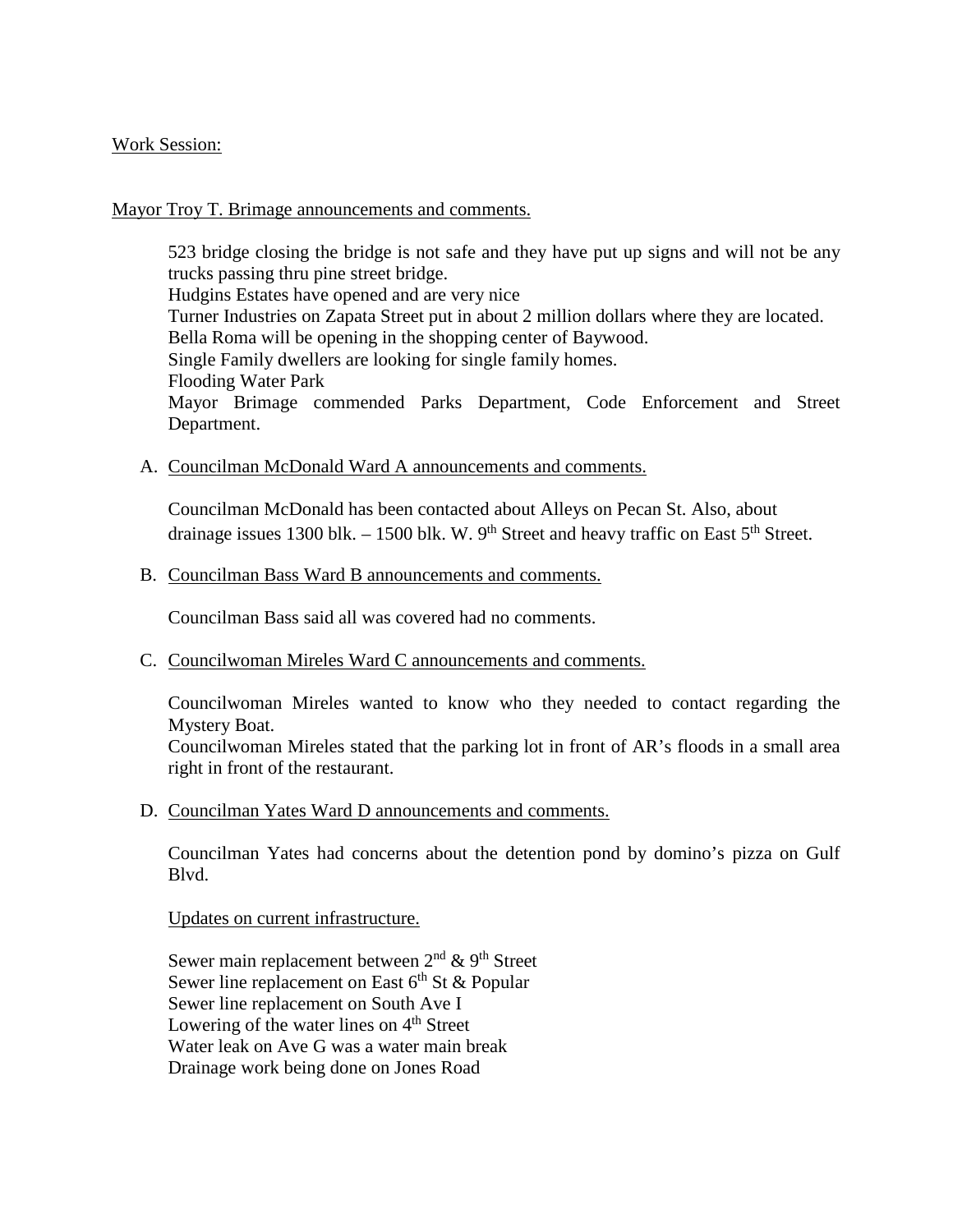E. Discuss the condition of the Mystery Boat.

Mystery boat is in horrible condition and needs lots of work done to it.

F. Discuss nominating and appointing a qualified person(s) to the Planning Commission Board.

Mr. Eric Hays and Mr. Stuart Herbst were nominated and appointed to be on the Planning Commission.

G. Discuss truck route due to TX. DOT closing Dow Canal Bridge to heavy truck traffic on 523.

Pine Street Bridge will be 523 bridge closing the bridge is not safe and they have put up signs and will not be any trucks passing thru pine street bridge.

Mayor Troy T. Brimage closed the formal session and opened the Executive Session at 7:27 p.m.

# Executive Session:

# Section 551.071, Government Code:

Consultation with City Attorney concerning pending or contemplated litigation, settlement offers or other matters in which his duty to the City Council under the Texas Disciplinary Rules of Professional Conduct of the State Bar of Texas clearly conflicts with Chapter 551, Government Code, to wit:

1. Discussion and possible action regarding claims asserted by Jeff Pynes in connections with the termination of his employment with the city and any counterclaims or other response the City may have to such claims.

No Action Taken

2. Discussion and possible action regarding claims the City may have concerning streets and alleys and other matters relating to the East End, i.e. any portion of the City located East of Navigation Boulevard, formerly known as Pine Street.

No Action Taken

# Section 551.074, Government Code

Deliberations concerning the appointment, employment, evolution, reassignment, duties, discipline or dismissal or a public officer or employee or to hear a complaint or charge against an officer or employee, to wit: